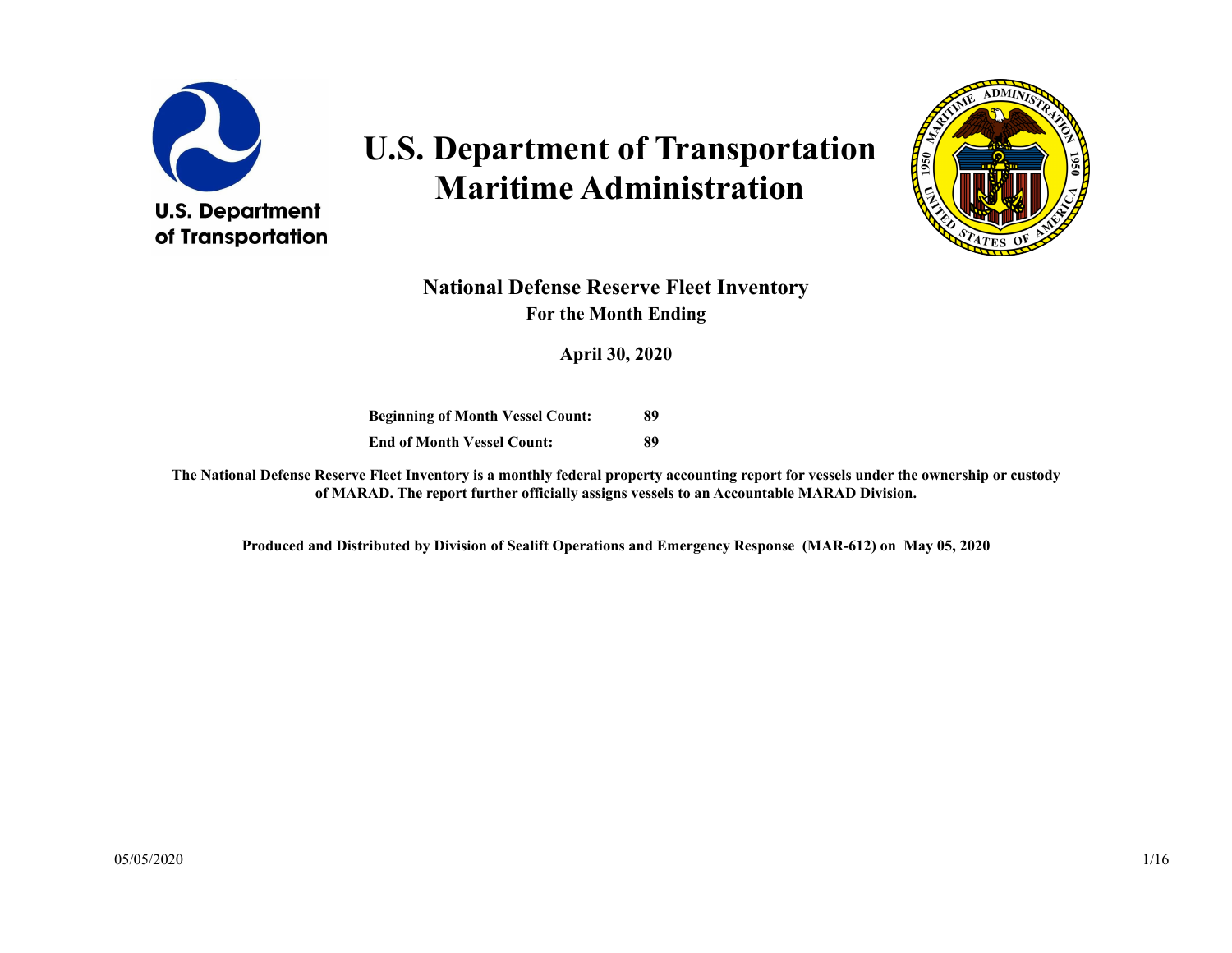#### **No Changes Recorded During Period**

Starting Date: April 01, 2020 Ending Date: April 30, 2020

Effective Date Remarks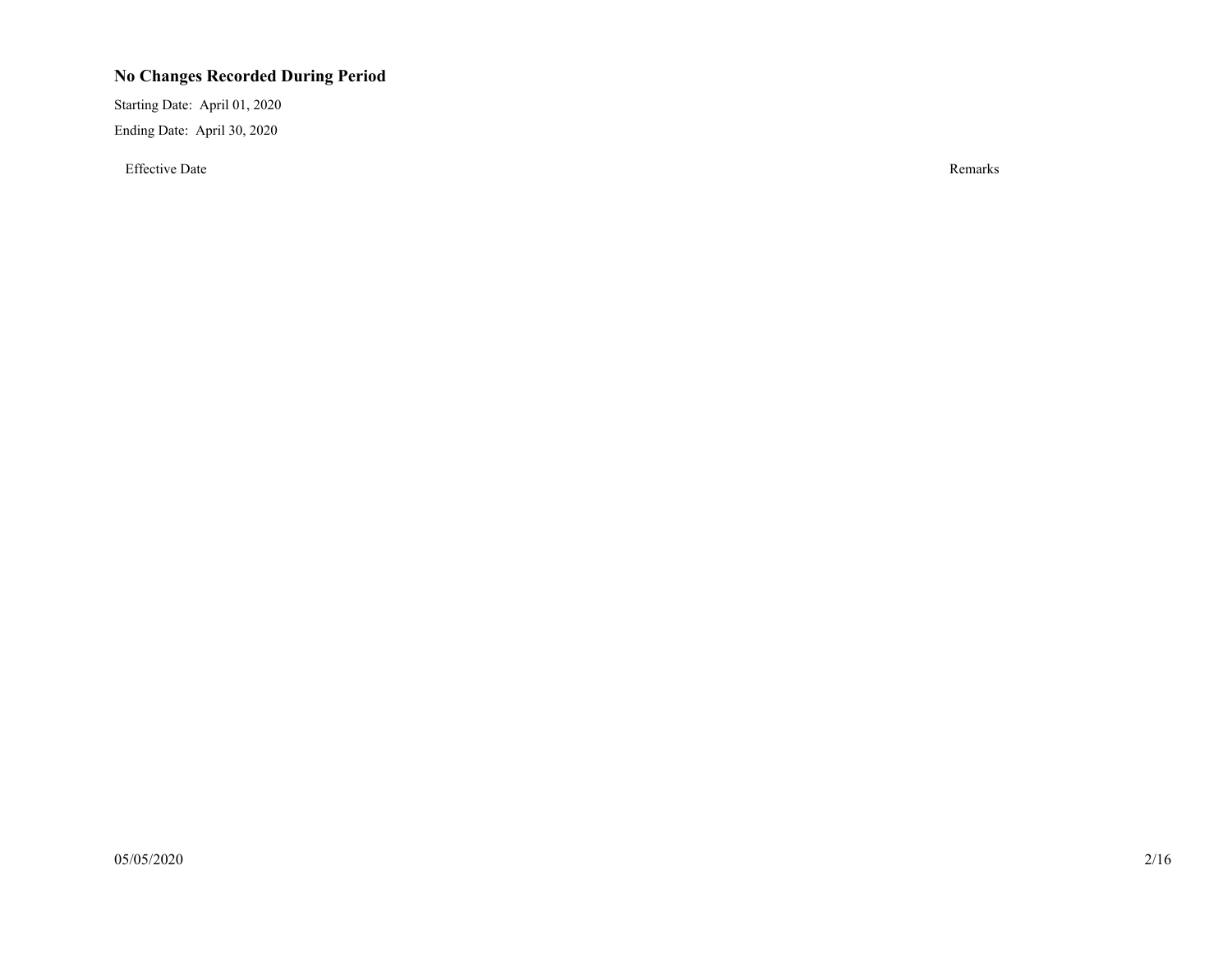# Glossary

| Program       | <b>Definition</b>                                                                                             | <b>Status</b>                | <b>Definition</b>                                                                                |
|---------------|---------------------------------------------------------------------------------------------------------------|------------------------------|--------------------------------------------------------------------------------------------------|
| Custody       | Vessels owned/sponsored by                                                                                    | Army                         | Vessel sponsor is the Army.                                                                      |
|               | other government programs                                                                                     | Navy                         | Vessel sponsor is the Navy.                                                                      |
|               | or agencies that are being                                                                                    | <b>NOAA</b>                  | Vessel sponsor is NOAA.                                                                          |
|               | maintained by MARAD in a<br>fleet anchorage but not part                                                      | <b>USCG</b>                  | Vessel sponsor is the Coast Guard.                                                               |
|               | of the NDRF.                                                                                                  | Title XI                     | Vessel sponsor is the MARAD Title XI program.                                                    |
|               |                                                                                                               | <b>RRF</b>                   | RRF vessel not owned by MARAD                                                                    |
| Non-retention | MARAD vessels that no                                                                                         | <b>Donation Hold</b>         | Vessel reserved for donation to a qualified memorial or non-profit or humanitarian organization. |
|               | longer have a useful                                                                                          | <b>Historic Review</b>       | Vessel under NHPA Section 106 review for National Register eligibility.                          |
|               | application and are pending                                                                                   | Stripping                    | Being stripped of useful material prior to becoming available for disposal.                      |
|               | disposition.                                                                                                  | Disposal                     | Vessel available for disposal or in the process of being disposed                                |
|               |                                                                                                               | <b>Sold Awaiting Removal</b> | Vessel sold for disposal and awaiting removal from fleet site                                    |
| Retention     | <b>MARAD</b> vessels that are                                                                                 | <b>Emergency Sealift</b>     | Vessel reserverd for sealift support for emergent requirements                                   |
|               | being preserved for federal<br>agency programs.                                                               | <b>Fleet Support</b>         | Vessel reserved for Reserve Fleet organzation use (e.g., for material storage purposes).         |
|               |                                                                                                               | Interim Hold                 | Vessel being preserved pending future determination of status                                    |
|               |                                                                                                               | ogistics Support             | Vessel reserved for cannibalization or material stripping to support one or more RRF vessels     |
|               |                                                                                                               | Militarily Useful            | Vessel reserved for future military or strategic use as determend by DOD program sponsors        |
|               |                                                                                                               | National Register            | Vessel listed on the National Register and being preserved pending future donation or mitigation |
|               |                                                                                                               | School Ship                  | Vessel on loan as a Training Ship to a U.S. Maritime Academy.                                    |
|               |                                                                                                               | Other Agency Use             | Vessel being operated by MARAD in support of other federal agency programs or missions.          |
|               |                                                                                                               | Training Use                 | Vessel reserved as a training platform for one or more federal agencies.                         |
|               |                                                                                                               |                              |                                                                                                  |
| <b>RRF</b>    | MARAD vessels assigned<br>to the Ready Reserve Force<br>program to support DOD<br>surge sealift requirements. | <b>RRF</b>                   | Vessel active in the RRF program.                                                                |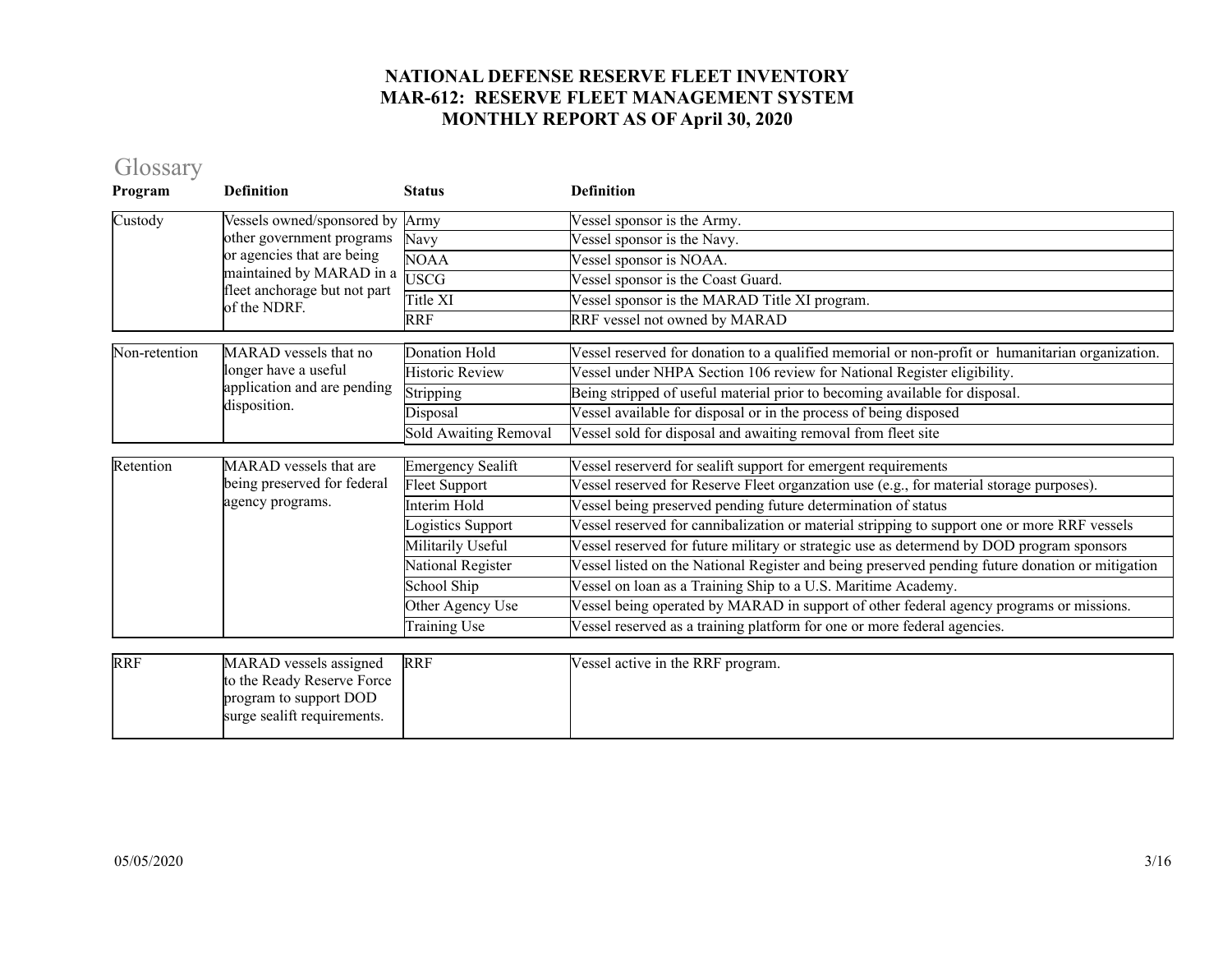## Type Summary

|                    | <b>NDRF</b>   |           |                |                   | Custody        | Grand Total |  |
|--------------------|---------------|-----------|----------------|-------------------|----------------|-------------|--|
| Ship Type          | Non-retention | Retention | <b>RRF</b>     | <b>NDRF</b> Total | Custody        |             |  |
| Barge              |               |           |                |                   |                |             |  |
| Barge Ship         |               | 4         | $\mathfrak{D}$ |                   |                |             |  |
| <b>Break Bulk</b>  |               | 9         |                | 14                |                | 14          |  |
| Crane Ship         |               | 2         | 6              | 8                 |                | 8           |  |
| Military           |               | 3         |                | 3                 |                | 4           |  |
| Other              |               | 5         |                | 5                 | $\overline{4}$ | 9           |  |
| Passenger Ship     |               | 4         |                | 4                 |                | 4           |  |
| Roll-On/Roll-Off   |               |           | 35             | 35                |                | 36          |  |
| Tanker             |               | 5         |                | 6                 |                | 6           |  |
| <b>Grand Total</b> | 4             | 32        | 46             | 82                |                | 89          |  |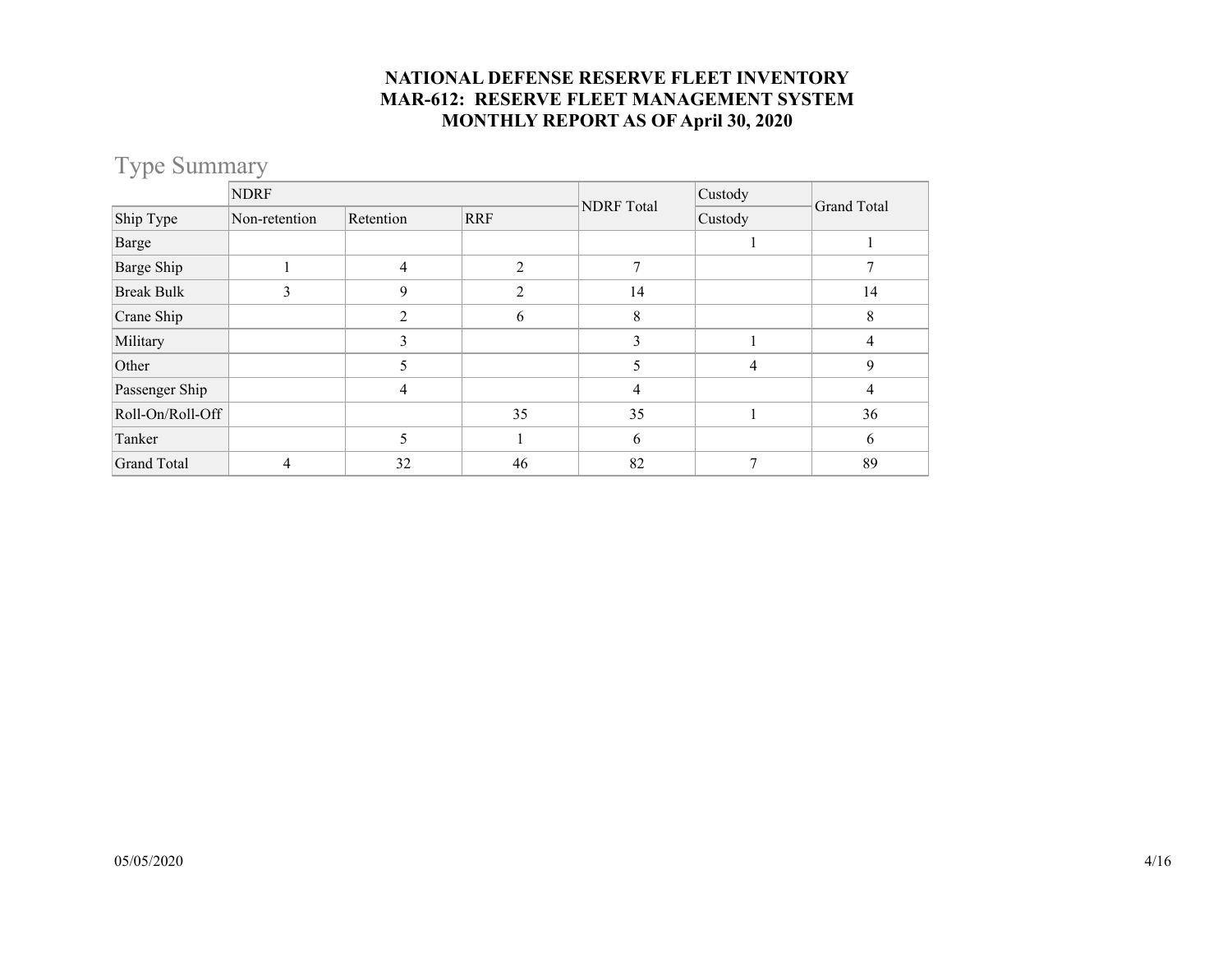### Layberth Summary

|               | Atlantic    |           | Gulf       |            |           |             | Pacific   |             |             |
|---------------|-------------|-----------|------------|------------|-----------|-------------|-----------|-------------|-------------|
| Program       | <b>JRRF</b> | Outported | <b>BRF</b> | <b>MLF</b> | Outported | <b>SBRF</b> | Outported | <b>SBRF</b> | Grand Total |
| Custody       |             |           |            |            |           |             |           |             |             |
| Non-retention |             |           |            |            |           |             |           |             |             |
| Retention     |             |           |            |            |           |             |           |             | 32          |
| <b>RRF</b>    |             | 18        |            |            |           |             | 16        |             | 46          |
| Grand Total   |             | 26        | 18         |            |           |             | 19        |             | 89          |

### Disposal Summary

|                        | Atlantic | Gulf       | Pacific     | <b>Grand Total</b> |
|------------------------|----------|------------|-------------|--------------------|
| <b>Contract Status</b> | JRRF     | <b>BRF</b> | <b>SBRF</b> |                    |
| Not Under Contract     |          |            |             |                    |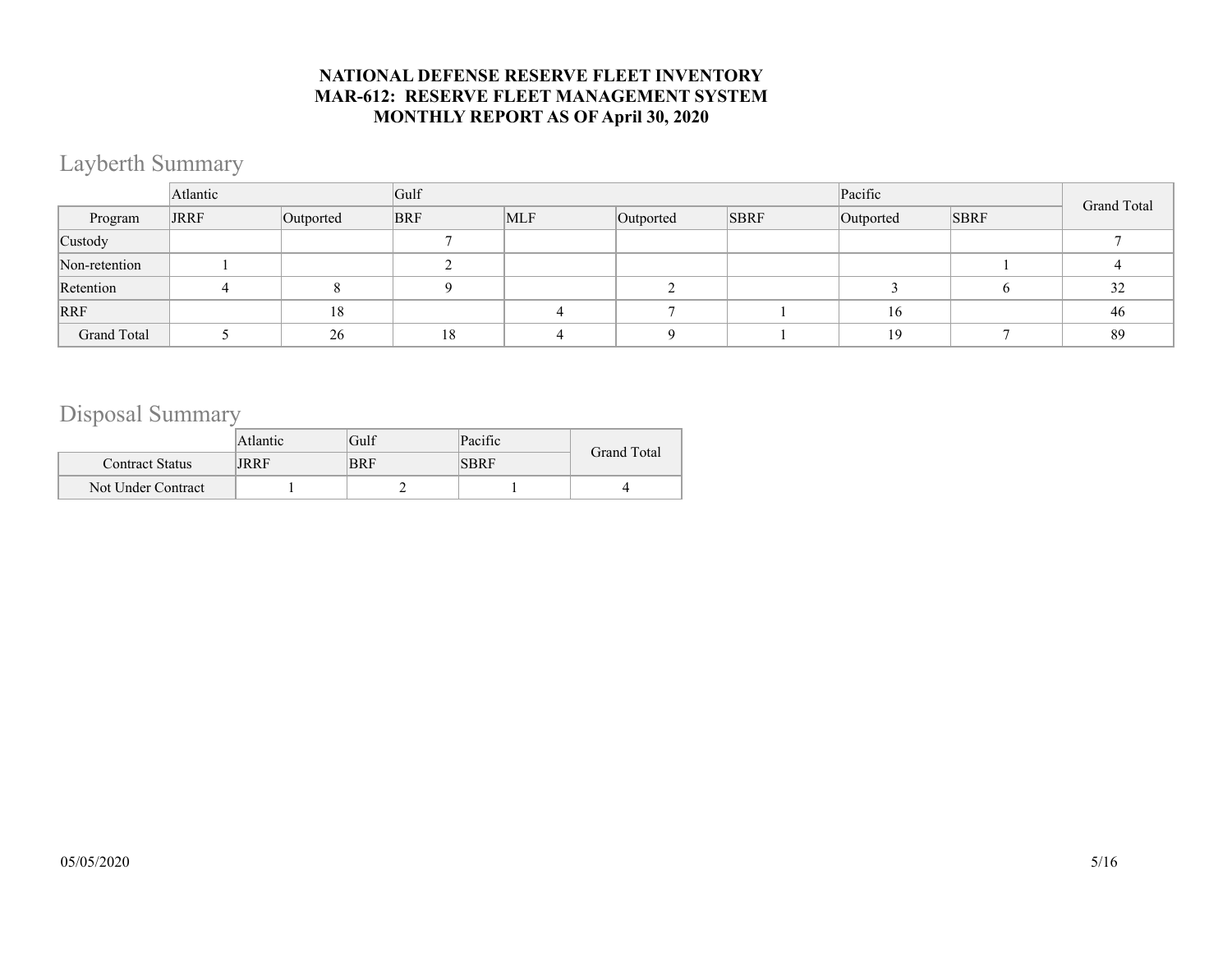## Inventory Status Summary

| Class              | <b>Status</b>        | Atlantic       | Gulf           | Pacific        | <b>Grand Total</b> |
|--------------------|----------------------|----------------|----------------|----------------|--------------------|
| <b>NDRF</b>        | Disposal             | 1              | $\overline{2}$ |                | 3                  |
|                    | <b>Fleet Support</b> |                |                |                |                    |
|                    | Interim Hold         |                | 3              |                | 3                  |
|                    | Logistics Support    | $\overline{2}$ | 3              | 5              | 10                 |
|                    | Militarily Useful    |                | 3              |                | 3                  |
|                    | National Register    |                |                |                |                    |
|                    | Other Agency Use     |                |                | $\overline{2}$ | 2                  |
|                    | <b>RRF</b>           | 18             | 12             | 16             | 46                 |
|                    | School Ship          | 5              | 2              |                | 8                  |
|                    | Stripping            |                |                | 1              |                    |
|                    | <b>Training Use</b>  | $\overline{4}$ |                |                | 4                  |
| <b>NDRF</b> Total  |                      | 31             | 25             | 26             | 82                 |
| Custody            | Custody              |                | $\overline{7}$ |                | 7                  |
| <b>Grand Total</b> |                      | 31             | 32             | 26             | 89                 |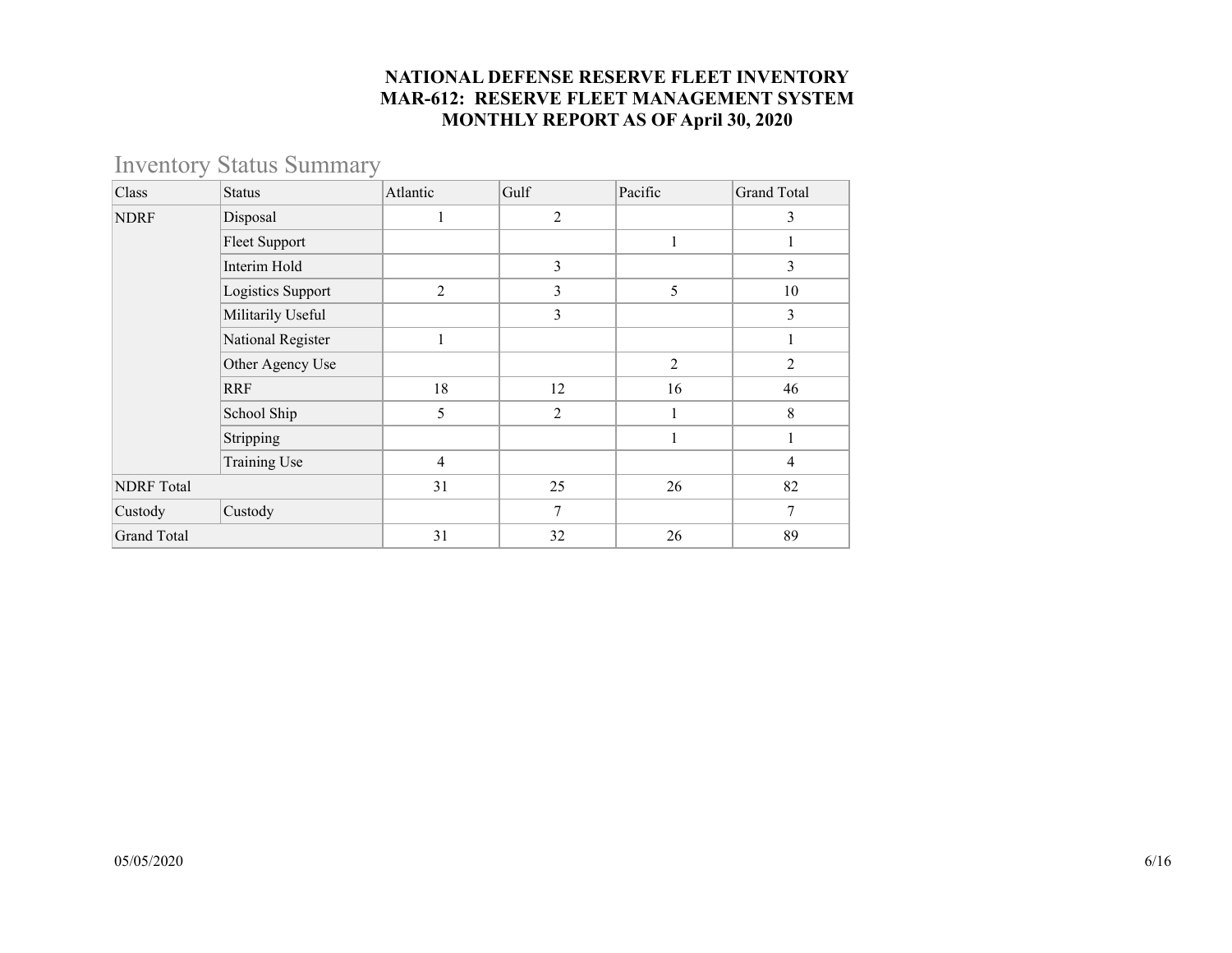<span id="page-6-17"></span>

|                    |                 | Built |         |                          |  |
|--------------------|-----------------|-------|---------|--------------------------|--|
| Gulf<br>PETERSBURG | <b>AOT 9101</b> | 1963  | Stm/50K | SBRF, Suisun Bay, CA RRF |  |

**Number of Vessels - RRF - Tanker: 1**

<span id="page-6-16"></span><span id="page-6-15"></span><span id="page-6-14"></span><span id="page-6-13"></span><span id="page-6-12"></span><span id="page-6-11"></span><span id="page-6-10"></span><span id="page-6-9"></span><span id="page-6-8"></span><span id="page-6-7"></span><span id="page-6-6"></span><span id="page-6-5"></span><span id="page-6-4"></span><span id="page-6-3"></span><span id="page-6-2"></span><span id="page-6-1"></span><span id="page-6-0"></span>

| <b>RRF</b> - Roll-On/Roll-Off | Division | Hull Number      | Year<br>Built | Design       | Assigned Location | <b>Status</b> |  |
|-------------------------------|----------|------------------|---------------|--------------|-------------------|---------------|--|
| ADM CALLAGHAN                 | Pacific  | <b>AKR 1001</b>  | 1967          | Gas Turbine  | Alameda, CA       | <b>RRF</b>    |  |
| <b>ALGOL</b>                  | Pacific  | <b>T-AKR 287</b> | 1972          | Navy Cargo   | San Francisco, CA | <b>RRF</b>    |  |
| <b>ALTAIR</b>                 | Gulf     | <b>T-AKR 291</b> | 1973          | Navy Cargo   | Marrero, LA       | <b>RRF</b>    |  |
| <b>ANTARES</b>                | Atlantic | <b>T-AKR 294</b> | 1973          | Navy Cargo   | Baltimore, MD     | <b>RRF</b>    |  |
| <b>BELLATRIX</b>              | Gulf     | <b>T-AKR 288</b> | 1973          | Navy Cargo   | Marrero, LA       | <b>RRF</b>    |  |
| <b>CAPE DECISION</b>          | Atlantic | <b>AKR 5054</b>  | 1973          | $G1-DSl/s$   | Charleston, SC    | <b>RRF</b>    |  |
| <b>CAPE DIAMOND</b>           | Atlantic | <b>AKR 5055</b>  | 1972          | $G1-DsI/F$   | Charleston, SC    | <b>RRF</b>    |  |
| CAPE DOMINGO                  | Atlantic | <b>AKR 5053</b>  | 1973          | $G1-DsI/F$   | Charleston, SC    | <b>RRF</b>    |  |
| <b>CAPE DOUGLAS</b>           | Atlantic | <b>AKR 5052</b>  | 1973          | $G1-DsI/F$   | Charleston, SC    | <b>RRF</b>    |  |
| <b>CAPE DUCATO</b>            | Atlantic | <b>AKR 5051</b>  | 1972          | $G1-DsI/F$   | Charleston, SC    | <b>RRF</b>    |  |
| <b>CAPE EDMONT</b>            | Atlantic | <b>AKR 5069</b>  | 1971          | $G0-Dsl/S$   | Charleston, SC    | <b>RRF</b>    |  |
| <b>CAPE HENRY</b>             | Pacific  | <b>AKR 5067</b>  | 1979          | G2-Dsl/Japan | San Francisco, CA | <b>RRF</b>    |  |
| <b>CAPE HORN</b>              | Pacific  | <b>AKR 5068</b>  | 1979          | $G2-Dsl/N$   | San Francisco, CA | <b>RRF</b>    |  |
| <b>CAPE HUDSON</b>            | Pacific  | <b>AKR 5066</b>  | 1979          | $G2-Dsl/N$   | San Francisco, CA | <b>RRF</b>    |  |
| <b>CAPE INSCRIPTION</b>       | Pacific  | AKR 5076         | 1976          | $C7-S-95a$   | Long Beach, CA    | <b>RRF</b>    |  |
| <b>CAPE INTREPID</b>          | Pacific  | T-AKR11          | 1976          | C7-S-95a     | Tacoma, WA        | <b>RRF</b>    |  |
| <b>CAPE ISABEL</b>            | Pacific  | <b>AKR 5062</b>  | 1976          | $C7-S-95a$   | Long Beach, CA    | <b>RRF</b>    |  |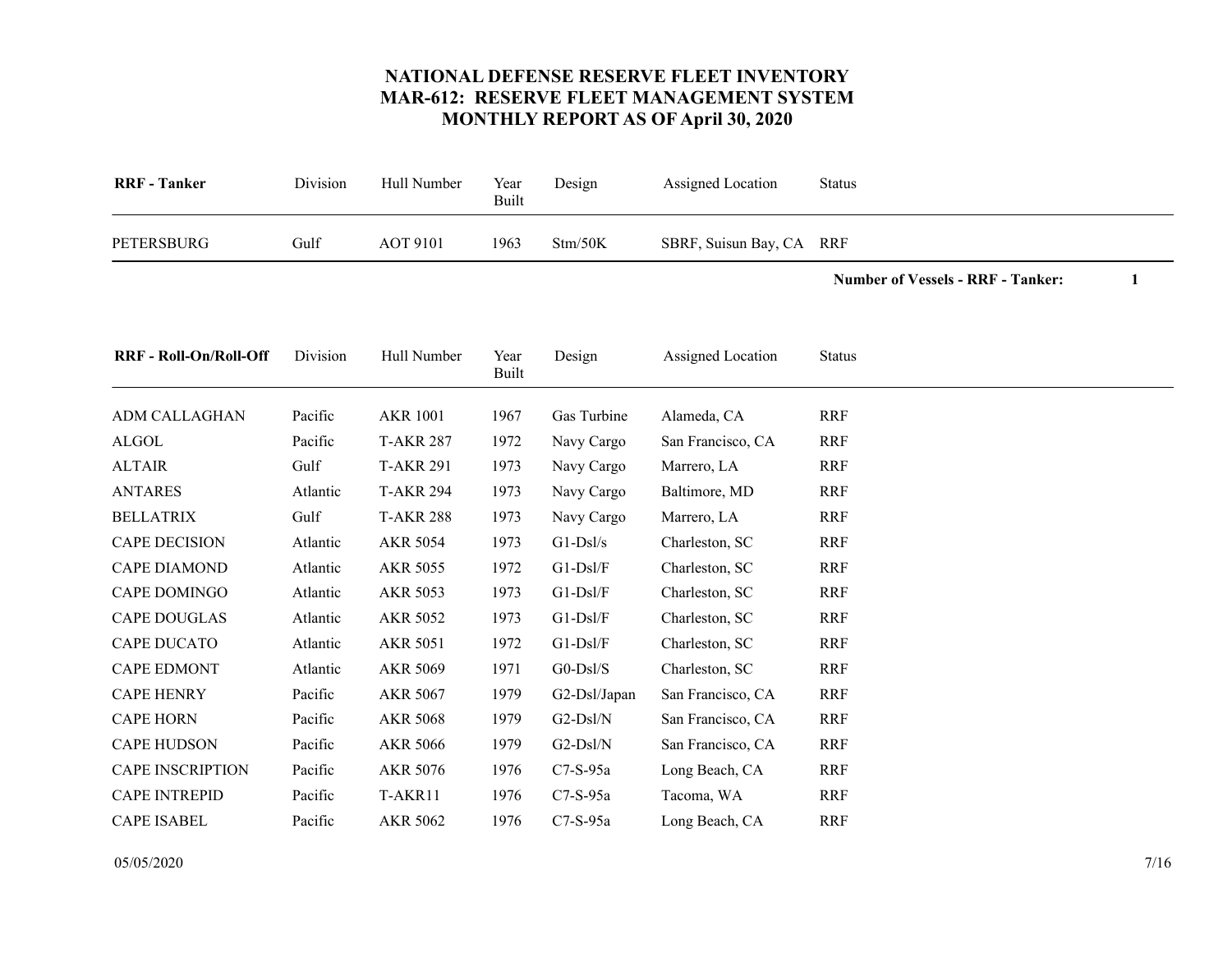<span id="page-7-17"></span><span id="page-7-16"></span><span id="page-7-15"></span><span id="page-7-14"></span><span id="page-7-13"></span><span id="page-7-12"></span><span id="page-7-11"></span><span id="page-7-10"></span><span id="page-7-9"></span><span id="page-7-8"></span><span id="page-7-7"></span><span id="page-7-6"></span><span id="page-7-5"></span><span id="page-7-4"></span><span id="page-7-3"></span><span id="page-7-2"></span><span id="page-7-1"></span><span id="page-7-0"></span>

| <b>RRF - Roll-On/Roll-Off</b> | Division | Hull Number      | Year<br><b>Built</b> | Design         | Assigned Location    | <b>Status</b> |
|-------------------------------|----------|------------------|----------------------|----------------|----------------------|---------------|
| <b>CAPE ISLAND</b>            | Pacific  | T-AKR10          | 1977                 | $C7-S-95a$     | Tacoma, WA           | <b>RRF</b>    |
| <b>CAPE KENNEDY</b>           | Gulf     | <b>AKR 5083</b>  | 1979                 | Dsl/Netherland | New Orleans, LA      | <b>RRF</b>    |
| <b>CAPE KNOX</b>              | Gulf     | <b>AKR 5082</b>  | 1978                 | Dsl/Netherland | New Orleans, LA      | <b>RRF</b>    |
| <b>CAPE ORLANDO</b>           | Pacific  | <b>AKR 2044</b>  | 1981                 | Dsl/Sweden     | Alameda, CA          | <b>RRF</b>    |
| <b>CAPE RACE</b>              | Atlantic | <b>AKR 9960</b>  | 1977                 | Dsl/Japan      | Portsmouth, VA       | <b>RRF</b>    |
| <b>CAPE RAY</b>               | Atlantic | AKR 9679         | 1977                 | Dsl/Japan      | Portsmouth, VA       | <b>RRF</b>    |
| <b>CAPE RISE</b>              | Atlantic | <b>AKR 9678</b>  | 1977                 | Dsl/Japan      | Portsmouth, VA       | <b>RRF</b>    |
| <b>CAPE TAYLOR</b>            | Gulf     | <b>AKR 113</b>   | 1977                 | Dsl/Japan      | Port of Beaumont, TX | <b>RRF</b>    |
| <b>CAPE TEXAS</b>             | Gulf     | <b>AKR 112</b>   | 1977                 | Dsl/Japan      | Port of Beaumont, TX | <b>RRF</b>    |
| <b>CAPE TRINITY</b>           | Gulf     | <b>AKR 9711</b>  | 1977                 | Dsl/Germany    | Port of Beaumont, TX | <b>RRF</b>    |
| <b>CAPE VICTORY</b>           | Gulf     | <b>AKR 9701</b>  | 1984                 | Dsl/Italy      | MLF, Orange, TX      | <b>RRF</b>    |
| <b>CAPE VINCENT</b>           | Gulf     | <b>AKR 9666</b>  | 1984                 | Dsl/Italy      | MLF, Orange, TX      | <b>RRF</b>    |
| <b>CAPE WASHINGTON</b>        | Atlantic | <b>AKR 9961</b>  | 1982                 | Dsl/Poland     | Baltimore, MD        | <b>RRF</b>    |
| <b>CAPE WRATH</b>             | Atlantic | AKR 9962         | 1982                 | Dsl/Poland     | Baltimore, MD        | <b>RRF</b>    |
| <b>CAPELLA</b>                | Pacific  | <b>T-AKR 293</b> | 1972                 | Navy Cargo     | San Francisco, CA    | <b>RRF</b>    |
| <b>DENEBOLA</b>               | Atlantic | <b>T-AKR 289</b> | 1973                 | Navy Cargo     | Baltimore, MD        | <b>RRF</b>    |
| <b>POLLUX</b>                 | Gulf     | <b>T-AKR 290</b> | 1973                 | Navy Cargo     | MLF, Orange, TX      | <b>RRF</b>    |
| <b>REGULUS</b>                | Gulf     | <b>T-AKR 292</b> | 1972                 | Navy Cargo     | MLF, Orange, TX      | <b>RRF</b>    |

**Number of Vessels - RRF - Roll-On/Roll-Off: 35**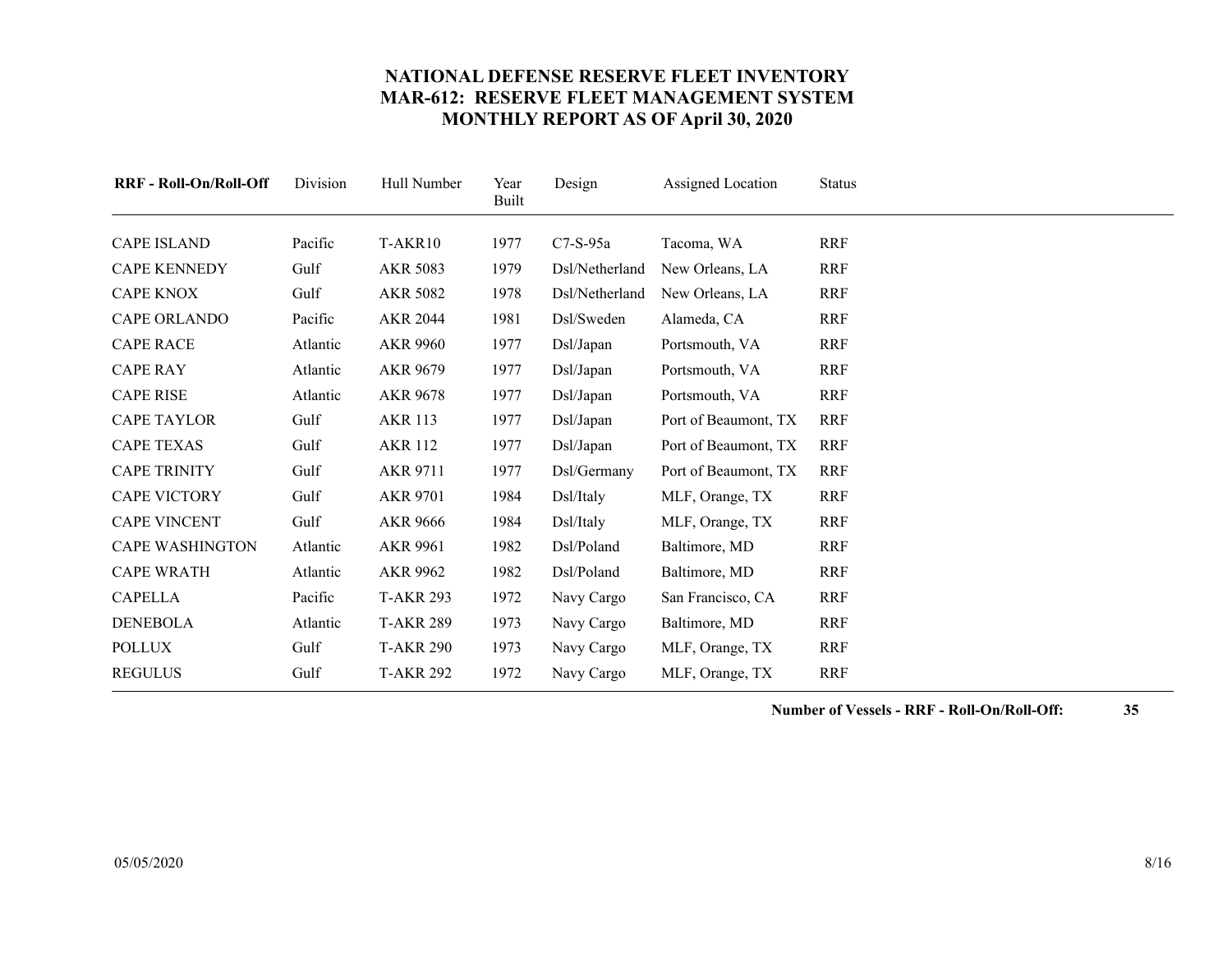<span id="page-8-8"></span><span id="page-8-7"></span><span id="page-8-6"></span><span id="page-8-5"></span><span id="page-8-4"></span><span id="page-8-3"></span><span id="page-8-2"></span><span id="page-8-1"></span><span id="page-8-0"></span>

| <b>RRF</b> - Crane Ship  | Division | Hull Number        | Year<br><b>Built</b> | Design       | Assigned Location | <b>Status</b>                                |                  |
|--------------------------|----------|--------------------|----------------------|--------------|-------------------|----------------------------------------------|------------------|
| <b>CORNHUSKER</b>        | Atlantic | T-ACS 6            | 1969                 | C5-S-MA73c   | Newport News, VA  | <b>RRF</b>                                   |                  |
| <b>FLICKERTAIL STATE</b> | Atlantic | T-ACS <sub>5</sub> | 1967                 | C5-S-MA73c   | Newport News, VA  | <b>RRF</b>                                   |                  |
| <b>GEM STATE</b>         | Pacific  | T-ACS <sub>2</sub> | 1966                 | C6-S-MA1qd   | Alameda, CA       | <b>RRF</b>                                   |                  |
| <b>GOPHER STATE</b>      | Atlantic | T-ACS4             | 1972                 | $C5-S-MA73c$ | Newport News, VA  | <b>RRF</b>                                   |                  |
| <b>GRAND CANYON ST</b>   | Pacific  | T-ACS <sub>3</sub> | 1965                 | C6-s-MA1qd   | Alameda, CA       | <b>RRF</b>                                   |                  |
| <b>KEYSTONE STATE</b>    | Pacific  | T-ACS 1            | 1966                 | C6-S-MA1qd   | Alameda, CA       | <b>RRF</b>                                   |                  |
|                          |          |                    |                      |              |                   | <b>Number of Vessels - RRF - Crane Ship:</b> | 6                |
| <b>RRF</b> - Break Bulk  | Division | Hull Number        | Year<br><b>Built</b> | Design       | Assigned Location | <b>Status</b>                                |                  |
| <b>CURTISS</b>           | Pacific  | T-AVB 4            | 1969                 | C5-S-78a     | San Diego, CA     | <b>RRF</b>                                   |                  |
| <b>WRIGHT</b>            | Atlantic | T-AVB 3            | 1970                 | C5-S-78a     | Philadelphia, PA  | <b>RRF</b>                                   |                  |
|                          |          |                    |                      |              |                   | <b>Number of Vessels - RRF - Break Bulk:</b> | $\boldsymbol{2}$ |
| <b>RRF</b> - Barge Ship  | Division | Hull Number        | Year<br><b>Built</b> | Design       | Assigned Location | <b>Status</b>                                |                  |
| <b>CAPE MAY</b>          | Atlantic | AKR 5063           | 1972                 | C8-S-82a     | Norfolk, VA       | <b>RRF</b>                                   |                  |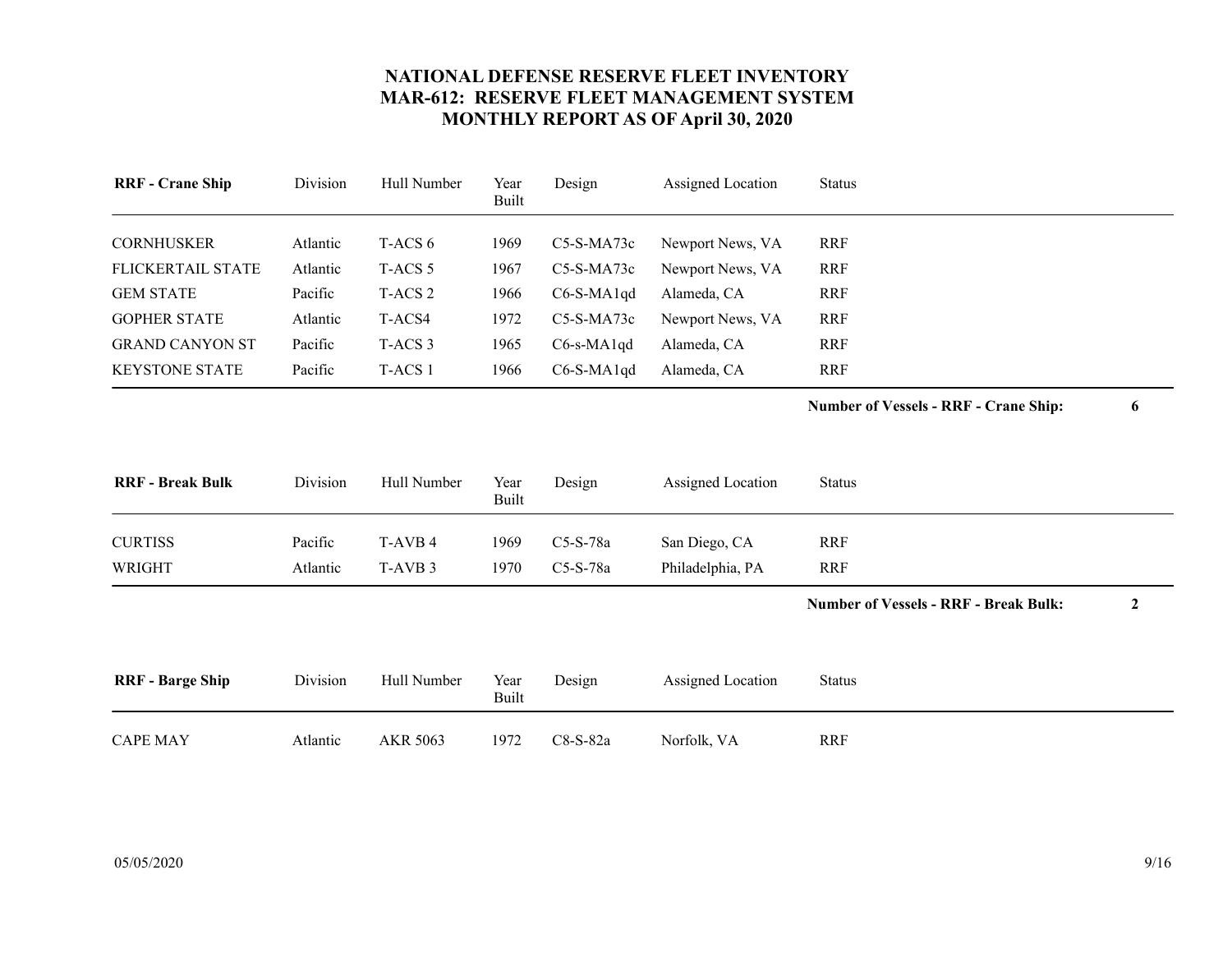<span id="page-9-8"></span><span id="page-9-7"></span><span id="page-9-6"></span><span id="page-9-5"></span><span id="page-9-4"></span><span id="page-9-3"></span><span id="page-9-2"></span><span id="page-9-1"></span><span id="page-9-0"></span>

| <b>RRF</b> - Barge Ship                    | Division            | Hull Number                        | Year<br><b>Built</b> | Design                    | Assigned Location               | <b>Status</b>                                  |              |
|--------------------------------------------|---------------------|------------------------------------|----------------------|---------------------------|---------------------------------|------------------------------------------------|--------------|
| <b>CAPE MOHICAN</b>                        | Pacific             | <b>AKR 5065</b>                    | 1973                 | C8-S-82a                  | Oakland, CA                     | <b>RRF</b>                                     |              |
|                                            |                     |                                    |                      |                           |                                 | <b>Number of Vessels - RRF - Barge Ship:</b>   | $\mathbf{2}$ |
| <b>Retention - Tanker</b>                  | Division            | Hull Number                        | Year<br><b>Built</b> | Design                    | Assigned Location               | <b>Status</b>                                  |              |
| <b>CHESAPEAKE</b>                          | Gulf                | <b>AOT 5084</b>                    | 1964                 | Stm/50K                   | BRF, Beaumont, TX               | Logistics Support                              |              |
| <b>LAWRENCE H GIANELLAGulf</b>             |                     | <b>T-AOT 1125</b>                  | 1985                 | Champion                  | BRF, Beaumont, TX               | Interim Hold                                   |              |
| PAUL BUCK                                  | Gulf                | <b>T-AOT 1122</b>                  | 1985                 | Champion                  | BRF, Beaumont, TX               | Interim Hold                                   |              |
| <b>RICHARD G</b><br><b>MATTHIESEN</b>      | Gulf                | T-AOT 1124                         | 1985                 | Champion                  | BRF, Beaumont, TX               | Militarily Useful                              |              |
| <b>SAMUEL L. COBB</b>                      | Gulf                | T-AOT 1123                         | 1985                 | Champion                  | BRF, Beaumont, TX               | Interim Hold                                   |              |
|                                            |                     |                                    |                      |                           |                                 | <b>Number of Vessels - Retention - Tanker:</b> | 5            |
| <b>Retention - Passenger Ship Division</b> |                     | Hull Number                        | Year<br><b>Built</b> | Design                    | Assigned Location               | <b>Status</b>                                  |              |
|                                            |                     |                                    |                      |                           |                                 |                                                |              |
|                                            |                     |                                    |                      |                           |                                 |                                                |              |
| <b>KENNEDY</b>                             | Atlantic            | <b>TAK 5059</b>                    | 1967                 | S5-S-MA66b                | Buzzards Bay, MA                | School Ship                                    |              |
| <b>EMPIRE STATE</b><br><b>GOLDEN BEAR</b>  | Atlantic<br>Pacific | <b>TAP 1001</b><br><b>T-AGS 39</b> | 1962<br>1989         | S5-S-MA1ua<br>S4-M-MA154a | Ft. Schuyler, NY<br>Vallejo, CA | School Ship<br>School Ship                     |              |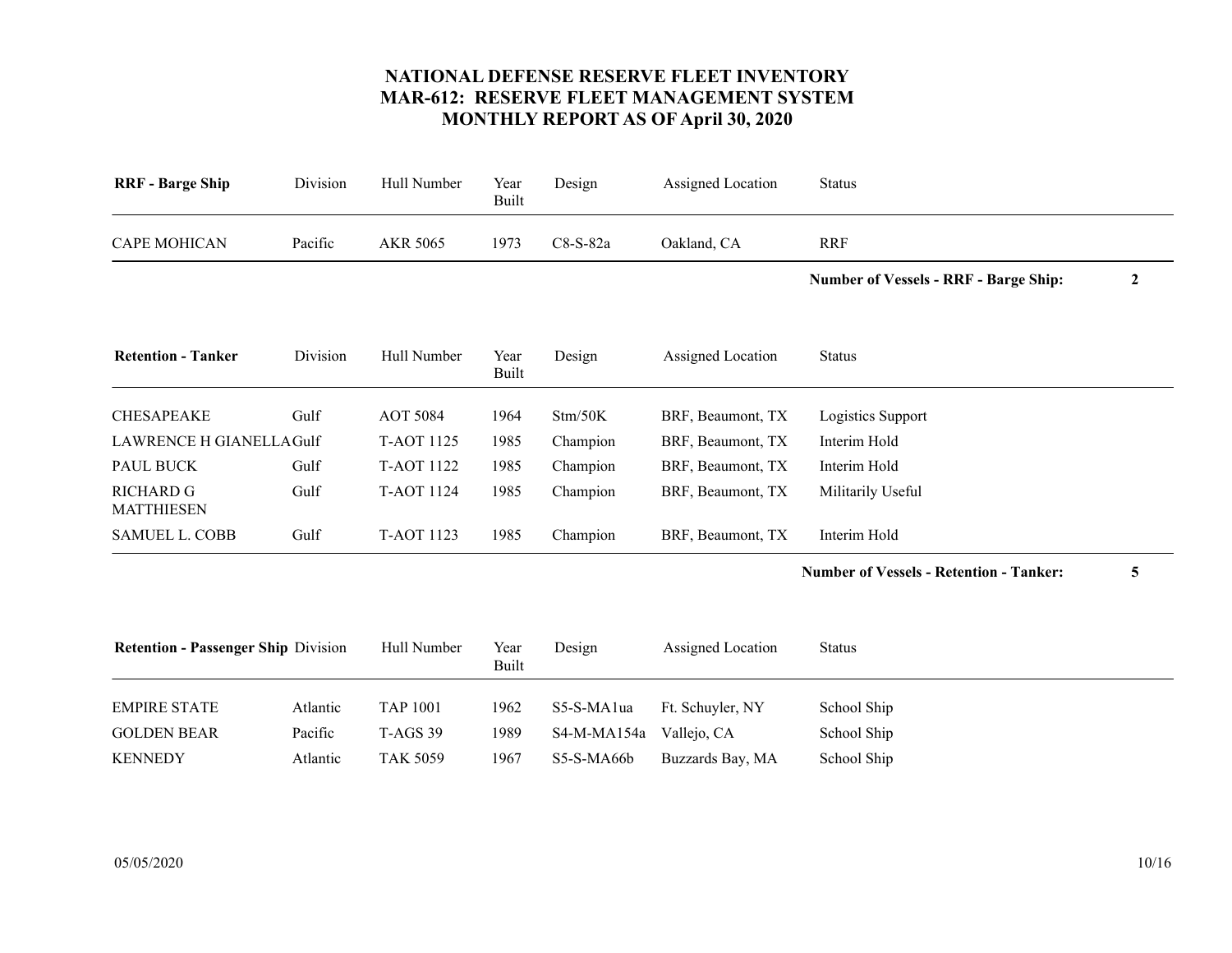<span id="page-10-8"></span><span id="page-10-7"></span><span id="page-10-6"></span><span id="page-10-5"></span><span id="page-10-4"></span><span id="page-10-3"></span><span id="page-10-2"></span><span id="page-10-1"></span><span id="page-10-0"></span>

| <b>Retention - Passenger Ship Division</b> | Hull Number         | Year<br><b>Built</b> | Design              | Assigned Location    | <b>Status</b>                                 |                                                        |
|--------------------------------------------|---------------------|----------------------|---------------------|----------------------|-----------------------------------------------|--------------------------------------------------------|
| Atlantic                                   | <b>T-AGS 40</b>     | 1989                 | S4-M-MA154b         | Castine, ME          | School Ship                                   |                                                        |
|                                            |                     |                      |                     |                      |                                               | 4                                                      |
| Division                                   | Hull Number         | Year<br>Built        | Design              | Assigned Location    | <b>Status</b>                                 |                                                        |
| Pacific                                    | $APL-24$            | 1944                 | <b>Barracks CRF</b> | SBRF, Suisun Bay, CA | <b>Fleet Support</b>                          |                                                        |
| Atlantic                                   | 7925314             | 1981                 |                     | Piney Point, MD      | School Ship                                   |                                                        |
| Atlantic                                   | 7925302             | 1981                 | Research            | Kings Point, NY      | School Ship                                   |                                                        |
| Pacific                                    | <b>T-AGS 29</b>     | 1970                 | S3-M-MA-153c        | Portland, OR         | Other Agency Use                              |                                                        |
| Pacific                                    | MA #144             | 1965                 | S6-S-MA60e          | Portland, OR         | Other Agency Use                              |                                                        |
|                                            |                     |                      |                     |                      | <b>Number of Vessels - Retention - Other:</b> | 5                                                      |
| Division                                   | Hull Number         | Year<br><b>Built</b> | Design              | Assigned Location    | <b>Status</b>                                 |                                                        |
| Gulf                                       | T-AGOS <sub>2</sub> | 1984                 | Navy OcnSurv        | Galveston, TX        | School Ship                                   |                                                        |
| Gulf                                       | T-AGOS 6            | 1985                 | Navy OcnSurv        | Traverse City, MI    | School Ship                                   |                                                        |
| Pacific                                    | T-AGOS4             | 1984                 | Navy OcnSurv        | SBRF, Suisun Bay, CA | Logistics Support                             |                                                        |
|                                            |                     |                      |                     |                      | Research Vessel                               | <b>Number of Vessels - Retention - Passenger Ship:</b> |

**Number of Vessels - Retention - Military: 3**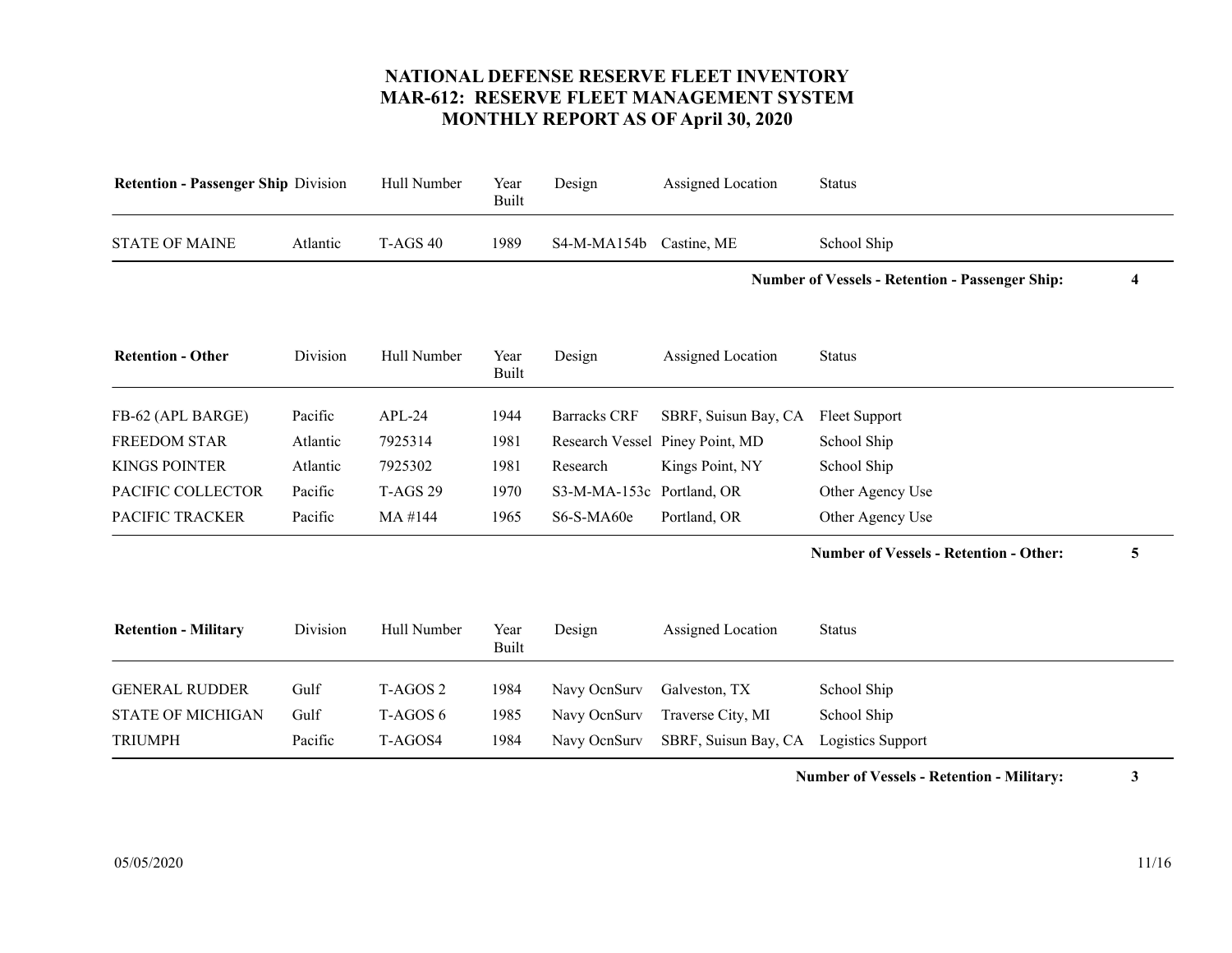<span id="page-11-9"></span><span id="page-11-8"></span>

| <b>Retention - Crane Ship</b>                          | Division        | Hull Number        | Year<br>Built | Design                   | Assigned Location                         | <b>Status</b>                          |
|--------------------------------------------------------|-----------------|--------------------|---------------|--------------------------|-------------------------------------------|----------------------------------------|
| DIAMOND STATE<br><b>GREEN MOUNTAIN</b><br><b>STATE</b> | Gulf<br>Pacific | T-ACS 7<br>T-ACS 9 | 1960-<br>1965 | C6-S-MA1xb<br>C6-S-MA60d | BRF, Beaumont, TX<br>SBRF, Suisun Bay, CA | Logistics Support<br>Logistics Support |

**Number of Vessels - Retention - Crane Ship: 2**

<span id="page-11-10"></span><span id="page-11-7"></span><span id="page-11-6"></span><span id="page-11-5"></span><span id="page-11-4"></span><span id="page-11-3"></span><span id="page-11-2"></span><span id="page-11-1"></span><span id="page-11-0"></span>

| <b>Retention - Break Bulk</b> | Division | Hull Number     | Year<br>Built | Design        | Assigned Location                       | <b>Status</b>     |
|-------------------------------|----------|-----------------|---------------|---------------|-----------------------------------------|-------------------|
| <b>CAPE ANN</b>               | Atlantic | AK 5009         | 1962          | $C4-S-58a$    | JRRF, James River, VA Training Use      |                   |
| <b>CAPE AVINOF</b>            | Atlantic | AK 5013         | 1963          | $C4-S-58a$    | JRRF, James River, VA Training Use      |                   |
| <b>CAPE BOVER</b>             | Pacific  | AK 5057         | 1966          | $C4-S-66a$    | SBRF, Suisun Bay, CA                    | Logistics Support |
| <b>CAPE CHALMERS</b>          | Atlantic | AK 5036         | 1963          | $C3-S-37c$    | Charleston, SC                          | Training Use      |
| <b>CAPE JACOB</b>             | Pacific  | <b>TAK 5029</b> | 1961          | $C4-S-1u$     | SBRF, Suisun Bay, CA                    | Logistics Support |
| <b>CAPE JUBY</b>              | Atlantic | <b>TAK 5077</b> | 1962          | $C4-S-1u$     | JRRF, James River, VA Logistics Support |                   |
| <b>CAPE NOME</b>              | Atlantic | AK 1014         | 1969          | $C5-S-78a$    | JRRF, James River, VA Logistics Support |                   |
| <b>DEL MONTE</b>              | Atlantic | <b>MA 200</b>   | 1968          | $C3-S-76a$    | Little Creek, VA                        | Training Use      |
| <b>SAVANNAH</b>               | Atlantic | 55              | 1962          | $P2-N1-MA40a$ | Baltimore, MD                           | National Register |

**Number of Vessels - Retention - Break Bulk: 9**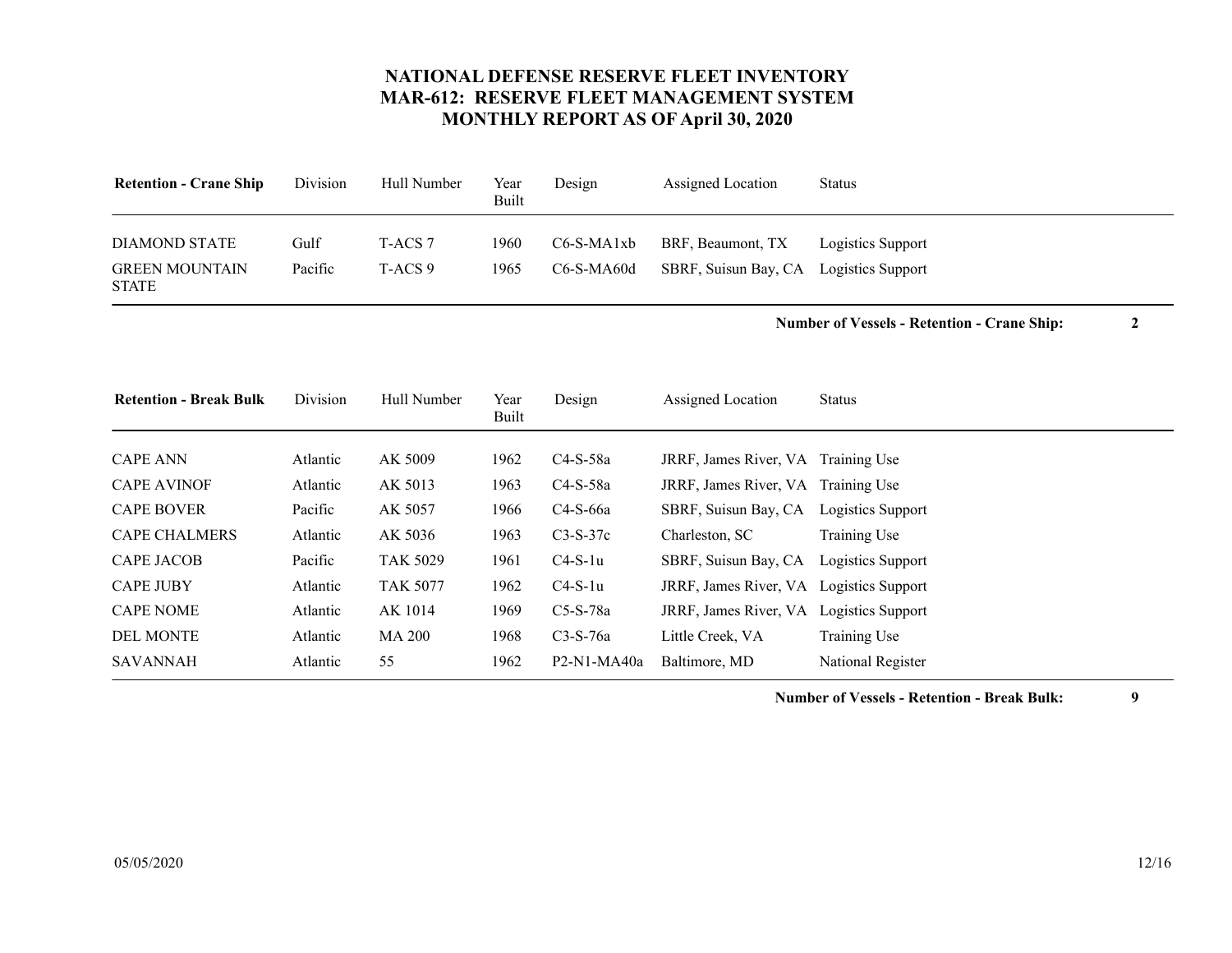<span id="page-12-3"></span><span id="page-12-2"></span><span id="page-12-1"></span>

| <b>Retention - Barge Ship</b> | Division | Hull Number | Year<br>Built | Design     | Assigned Location    | <b>Status</b>     |
|-------------------------------|----------|-------------|---------------|------------|----------------------|-------------------|
| <b>CAPE FAREWELL</b>          | Gulf     | AK 5073     | 1973          | $C9-S-81d$ | BRF, Beaumont, TX    | Militarily Useful |
| <b>CAPE FEAR</b>              | Pacific  | AK 5061     | 1971          | $C8-S-81b$ | SBRF, Suisun Bay, CA | Logistics Support |
| <b>CAPE FLATTERY</b>          | Gulf     | AK 5070     | 1973          | $C9-S-81d$ | BRF, Beaumont, TX    | Militarily Useful |
| <b>CAPE MENDOCINO</b>         | Gulf     | AKR 5064    | 1972          | $C8-S-82a$ | BRF, Beaumont, TX    | Logistics Support |

**Number of Vessels - Retention - Barge Ship: 4**

<span id="page-12-7"></span><span id="page-12-5"></span><span id="page-12-0"></span>

| <b>Non-retention - Break</b><br><b>Bulk</b> | Division | Hull Number | Year<br>Built | Design     | Assigned Location              | Status   |
|---------------------------------------------|----------|-------------|---------------|------------|--------------------------------|----------|
|                                             |          |             |               |            |                                |          |
| <b>CAPE ALAVA</b>                           | Atlantic | AK 5012     | 1962.         | C4-S-58a   | JRRF, James River, VA Disposal |          |
| <b>CAPE GIBSON</b>                          | Gulf     | AK 5051     | 1968          | $C5-S-75a$ | BRF, Beaumont, TX              | Disposal |
| <b>CAPE GIRARDEAU</b>                       | Pacific  | AK 2039     | 1968          | $C5-S-75a$ | SBRF, Suisun Bay, CA Stripping |          |

#### **Number of Vessels - Non-retention - Break Bulk: 3**

<span id="page-12-6"></span><span id="page-12-4"></span>

| <b>Non-retention - Barge Ship Division</b> |      | Hull Number | Year<br>Built | Design     | Assigned Location | <b>Status</b> |
|--------------------------------------------|------|-------------|---------------|------------|-------------------|---------------|
| <b>CAPE FLORIDA</b>                        | Gulf | AK 5071     | 1971          | $C8-S-81B$ | BRF, Beaumont, TX | Disposal      |

**Number of Vessels - Non-retention - Barge Ship: 1**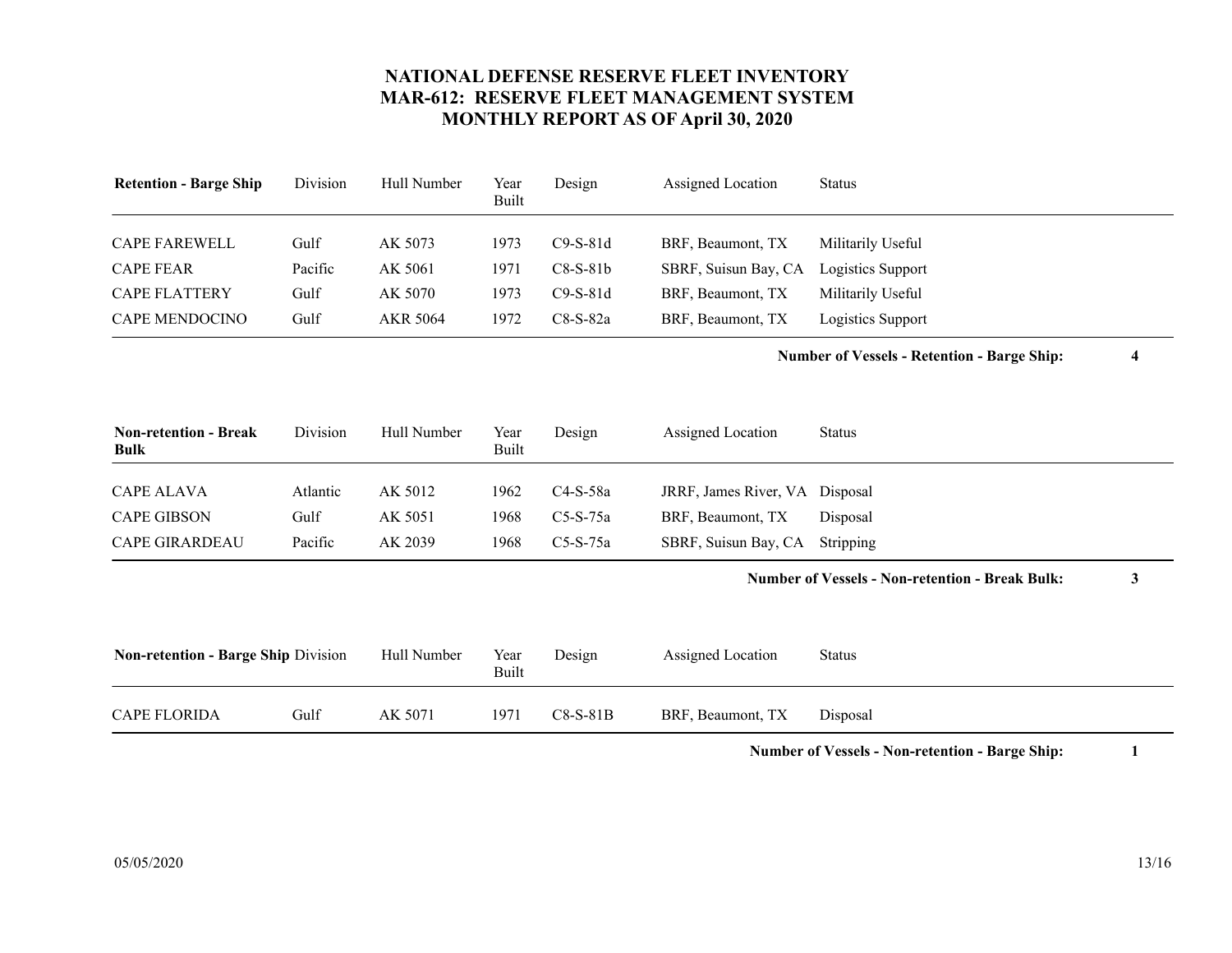<span id="page-13-5"></span><span id="page-13-4"></span><span id="page-13-3"></span><span id="page-13-2"></span><span id="page-13-1"></span><span id="page-13-0"></span>

| Custody - Roll-On/Roll-<br>Off        | Division | Hull Number | Year<br><b>Built</b> | Design           | Assigned Location | <b>Status</b>                                   |   |
|---------------------------------------|----------|-------------|----------------------|------------------|-------------------|-------------------------------------------------|---|
| USNS 1ST LT HARRY L.<br><b>MARTIN</b> | Gulf     | T-AK 3015   | 1980                 | Navy             | BRF, Beaumont, TX | Navy                                            |   |
|                                       |          |             |                      |                  |                   | Number of Vessels - Custody - Roll-On/Roll-Off: | 1 |
| <b>Custody - Other</b>                | Division | Hull Number | Year<br><b>Built</b> | Design           | Assigned Location | <b>Status</b>                                   |   |
| <b>BRAVANTE V</b>                     | Gulf     | 155         | 2013                 | <b>STX-SV290</b> | BRF, Beaumont, TX | Title XI                                        |   |
| <b>BRAVANTE VI</b>                    | Gulf     | 156         | 2014                 | <b>STX-SV290</b> | BRF, Beaumont, TX | Title XI                                        |   |
| <b>BRAVANTE VII</b>                   | Gulf     | 157         | 2014                 | <b>STX-SV290</b> | BRF, Beaumont, TX | Title XI                                        |   |
| <b>BRAVANTE VIII</b>                  | Gulf     | 158         | 2014                 | <b>STX-SV290</b> | BRF, Beaumont, TX | Title XI                                        |   |
|                                       |          |             |                      |                  |                   | <b>Number of Vessels - Custody - Other:</b>     | 4 |
| <b>Custody - Military</b>             | Division | Hull Number | Year<br><b>Built</b> | Design           | Assigned Location | <b>Status</b>                                   |   |
| <b>NASSAU</b>                         | Gulf     | LHA-4       | 1979                 | Amphib, Helo     | BRF, Beaumont, TX | Navy                                            |   |

**Number of Vessels - Custody - Military: 1**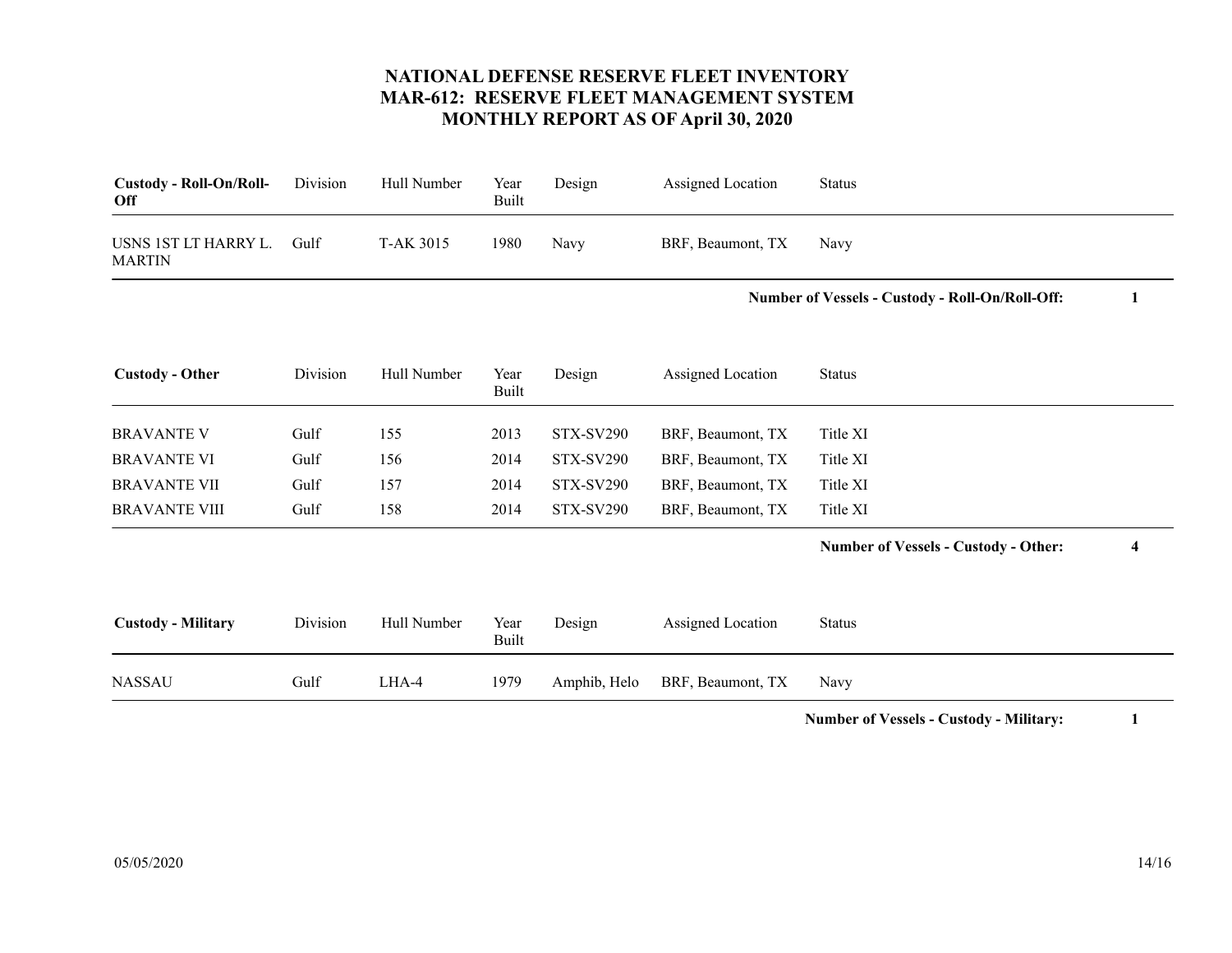<span id="page-14-0"></span>

|                        |          |             |               |        |                   | <b>Number of Vessels - Custody - Barge:</b> |  |
|------------------------|----------|-------------|---------------|--------|-------------------|---------------------------------------------|--|
| ARMY BARGES            | Gulf     | No Number   | 2009          | Barge  | BRF, Beaumont, TX | Armv                                        |  |
| <b>Custody - Barge</b> | Division | Hull Number | Year<br>Built | Design | Assigned Location | <b>Status</b>                               |  |

**Number of Vessels for Report: 89**